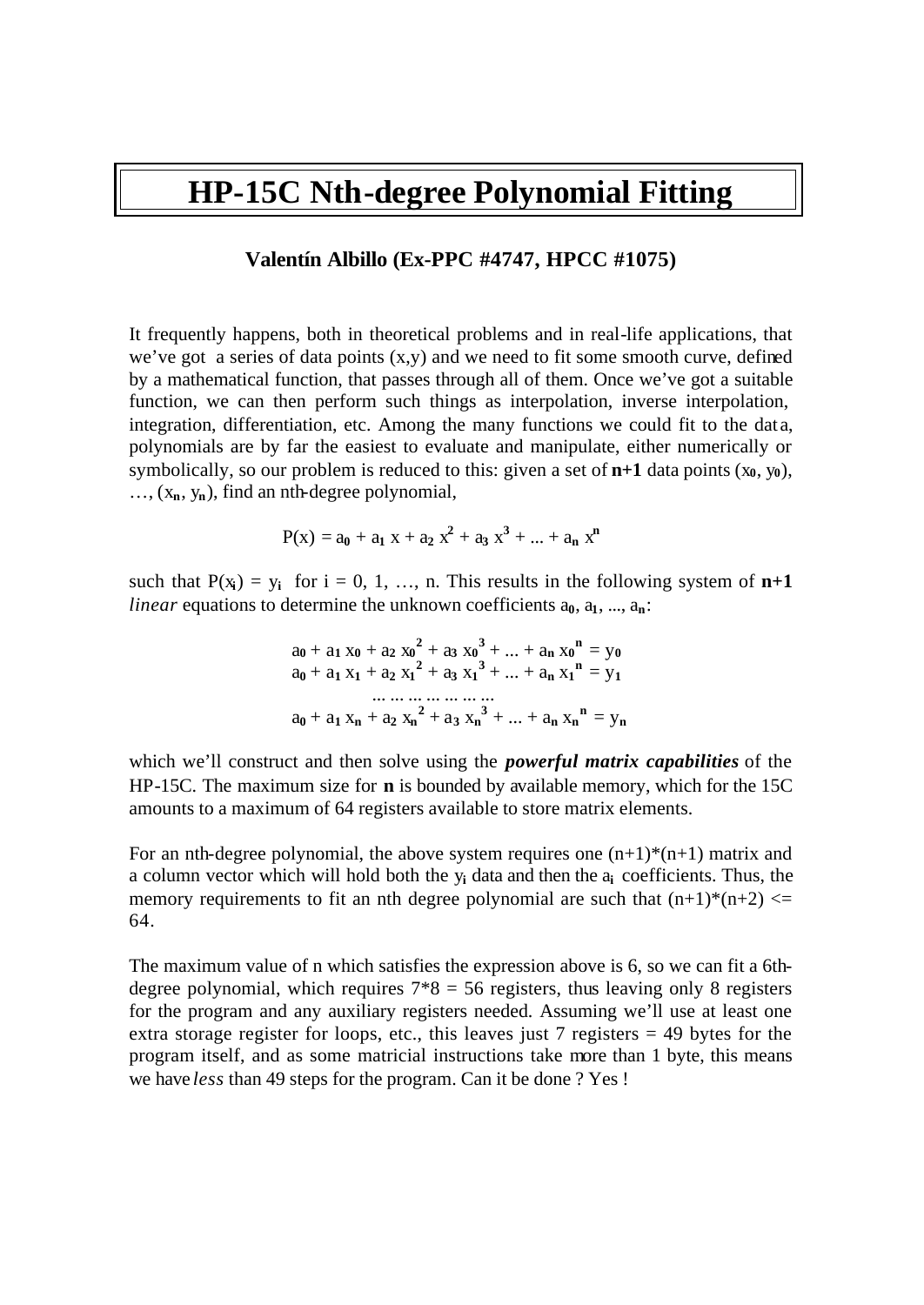# **The program**

Here is a very small program for the HP-15C that I wrote specifically for this article. It's exactly 49 bytes long (including an *implied* **RTN** instruction at the very end). It'll prompt for data input, construct and solve the system, and output the resulting coefficients, in as few as 42 program lines.

## **Program listing**

• **Very Important**: steps 20, 23, 32, 38 and 41 *must* be entered *in* USER mode, while all the rest *must* be entered *out* of USER mode. An "**u**"-like character must appear next to the step number *only* for steps 20, 23, 32, 38 and 41, and no others.

| LBL A        | 15 | R/S        |                      |                                                                                     | 29                         | LBL B          |                                  |                                                                                                                                   |
|--------------|----|------------|----------------------|-------------------------------------------------------------------------------------|----------------------------|----------------|----------------------------------|-----------------------------------------------------------------------------------------------------------------------------------|
| $\mathbf{1}$ | 16 |            |                      |                                                                                     |                            |                |                                  |                                                                                                                                   |
| $+$          |    |            |                      |                                                                                     |                            | R/S            |                                  |                                                                                                                                   |
| STO 2        |    |            |                      |                                                                                     |                            |                |                                  |                                                                                                                                   |
| <b>ENTER</b> | 19 | 1          |                      |                                                                                     |                            |                |                                  |                                                                                                                                   |
| DIM A        |    |            |                      |                                                                                     |                            |                |                                  |                                                                                                                                   |
| $\mathbf{1}$ | 21 |            |                      |                                                                                     |                            |                |                                  |                                                                                                                                   |
| DIM B        | 22 | $^\star$   |                      |                                                                                     |                            |                |                                  |                                                                                                                                   |
| MATRIX 1     |    |            |                      |                                                                                     |                            | $\div$         |                                  |                                                                                                                                   |
| LBL 0        | 24 |            |                      |                                                                                     |                            |                |                                  |                                                                                                                                   |
| RCL DIM B    |    |            |                      |                                                                                     |                            |                |                                  |                                                                                                                                   |
|              |    |            |                      |                                                                                     |                            | R/S            |                                  |                                                                                                                                   |
| STO I        | 27 |            |                      |                                                                                     |                            |                |                                  |                                                                                                                                   |
| RCL 0        | 28 | <b>GTO</b> | 0                    |                                                                                     |                            |                |                                  |                                                                                                                                   |
|              |    |            | 17<br>18<br>25<br>26 | ENTER<br>ENTER<br>LBL 1<br>23 uSTO A<br>LBL 2<br>DSE I<br>GTO 1<br>DSE <sub>2</sub> | ENTER<br>20 <b>u</b> sto A | 33<br>37<br>42 | 31<br>34<br>35<br>36<br>39<br>40 | 30 RCL 0<br>32 uSTO B<br>GTO B<br>RCL MATRIX B<br>RCL MATRIX A<br>RESULT B<br>38 uRCL B<br>LBL 3<br>41 uRCL B<br>GTO <sub>3</sub> |

# **Data Register usage**

```
 RI loop columns
R0 row index for matrix elements
R1 column index for matrix elements
R2 loop rows
```
#### **Notes**

• steps 01-09 take the degree in X and dimension both matrices depending on it.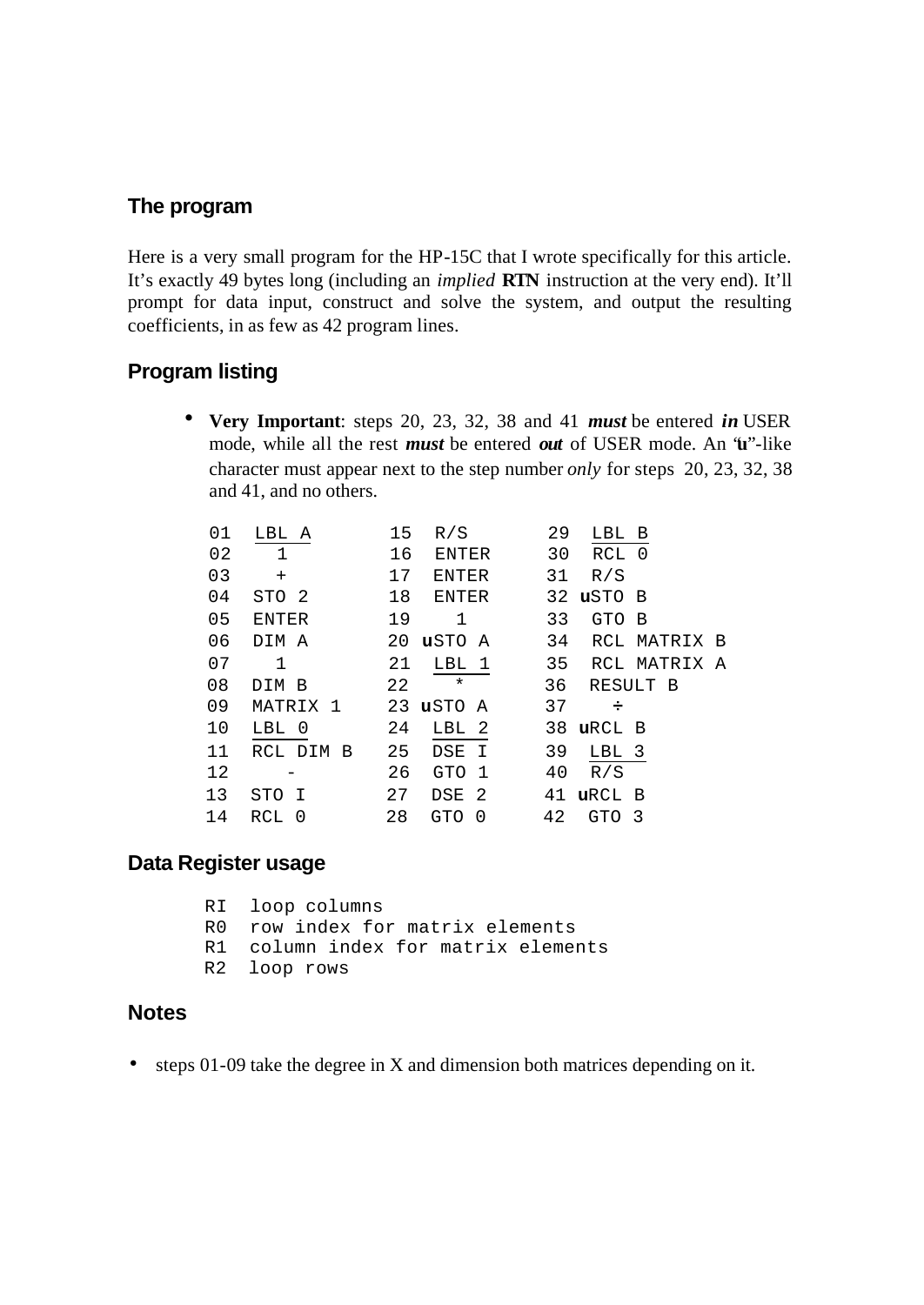- steps 10-28 fill up the matrix row by row, setting up an internal loop (steps 21-26) to compute and store all required powers of x**i** . Notice how the single *user* **STO** at step 23 does most of the work.
- once all  $x_i$  have been input, steps 29-33 are a very tight loop to prompt for the  $y_i$ and store them in the vector. The *user* **STO** at step 32 does *triple duty* by storing each value in its proper place in the vector, updating the indexes, and testing for loop termination.
- when all data points have been entered, steps 34-37 solve the system of equations, with the simple-looking "division" operation at step 37 actually doing the equivalent of a matrix inversion and subsequent matrix product with 13-digit internal precision at microcode speeds (21 sec. for a 7x7 system). The matrix is left in *LU-decomposed form*, so allowing for the fast computation of the coefficients of another polynomial with the *same* x**i** but a *different* set of y**i** .
- finally, the loop at steps 39-42 (actually, a RCL twin of the STO one at steps 29-33) outputs the computed coefficients, one at a time.

# **Usage instructions**

1) After keying in the program, make sure you're *not* in complex mode (press **CF 8** if in doubt), then you must commit enough storage registers to the common pool for the matrix operations. To that effect, press:

```
N, f DIM (i)
```
where N depends on the degree of the polynomial, as seen in this table:

| <b>Degree</b>               | $N, f$ DIM $(i)$ | <b>MEM</b>        | <b>DIMA</b> | <b>DIM B</b> |
|-----------------------------|------------------|-------------------|-------------|--------------|
| $\mathbf{1}$                | $2 \le N \le 52$ | 52 6 7-0          | 2x2         | 2x1          |
| $\mathcal{D}_{\mathcal{L}}$ | $2 \le N \le 46$ | 46 12 7-0         | 3x3         | 3x1          |
| $\mathcal{R}$               | $2 \le N \le 38$ | 38 20 7-0         | 4x4         | 4x1          |
| $\overline{4}$              | $2 \le N \le 28$ | 28 30 7-0         | 5x5         | 5x1          |
| 5                           | $2 \le N \le 16$ | $16 \t 42 \t 7-0$ | 6x6         | 6x1          |
|                             | $N = 2$ (exact)  | 2 56 7-0          | 7x7         | 7x1          |

**Note**: if you get an error, this means you have registers commited to other matrices: redimension the ones you don't need to 0x0 or even easier, redimension *all* matrices to 0x0 executing **MATRIX 0**.

For instance, if you're going to fit a *3rd-degree* polynomial to a set of 4 data points, you may use **38, f DIM (i)**, but any number from 2 to 38 will do as well. On the other hand, if you're going to fit a *6th-degree* polynomial, you *must* use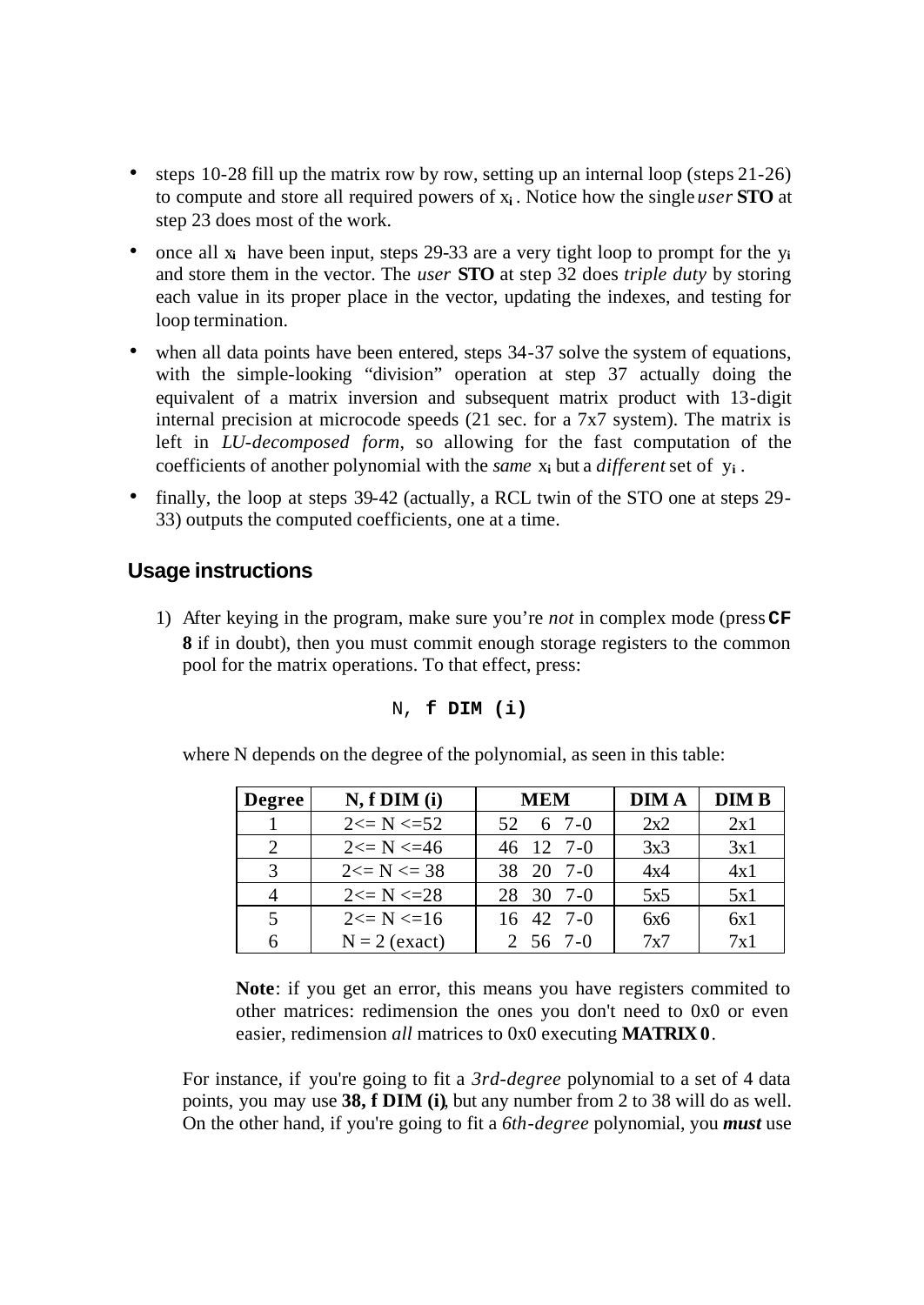**2, f DIM (i)**. If you don't plan to use any other matrices or registers, you might simply execute 2, f DIM (i) in all cases.

2) Now, enter the degree of the polynomial you want to fit (1 to 6), and start the program by pressing either:

**f** PRGM, R/S or GSB A or (*in User mode*) A  $\rightarrow$  1.0000

the program will prompt you to enter the x value of the 1st data point. (you must enter *all the x values first, then the y values*):

 $x_1$ ,  $R/S \rightarrow 2.0000$  $x_2$ ,  $R/S \rightarrow 3.0000$ ...  $x_{n+1}$ , R/S  $\rightarrow$  1.0000

3) Now the program is prompting you to enter the y value of the 1st data point:

 $y_1$ , R/S  $\rightarrow$  2.0000  $y_2$ , R/S  $\rightarrow$  3.0000 ...  $y_{n+1}$ ,  $R/S \rightarrow a_0$ ,  $R/S \rightarrow a_1$ , ...,  $R/S \rightarrow a_n$ 

and the polynomial which fits all  $n+1$  data points is:

 $y = a_0 + a_1 x + a_2 x^2 + a_3 x^3 + ... + a_n x^n$ 

4) If you want to display all the coefficients again, set *User* mode and press:

f MATRIX 1 RCL  $B \rightarrow a_0$ , RCL  $B \rightarrow a_1$ , ..., RCL  $B \rightarrow a_n$ 

4) If you want to compute the coefficients for *another* set of data with the *same* x**<sup>i</sup>** values but *different* y**i** values, you don't need to reenter the x values. Press:

**GSB B** or (*in User mode*)  $B \rightarrow 1.0000$ 

and go to (3) above to enter the new y**i** values. You'll notice that it takes *much less time* to compute the coefficients now, as the matrix is already *in LU-decomposed* form, and thus can be used as is, saving a lot of processing time.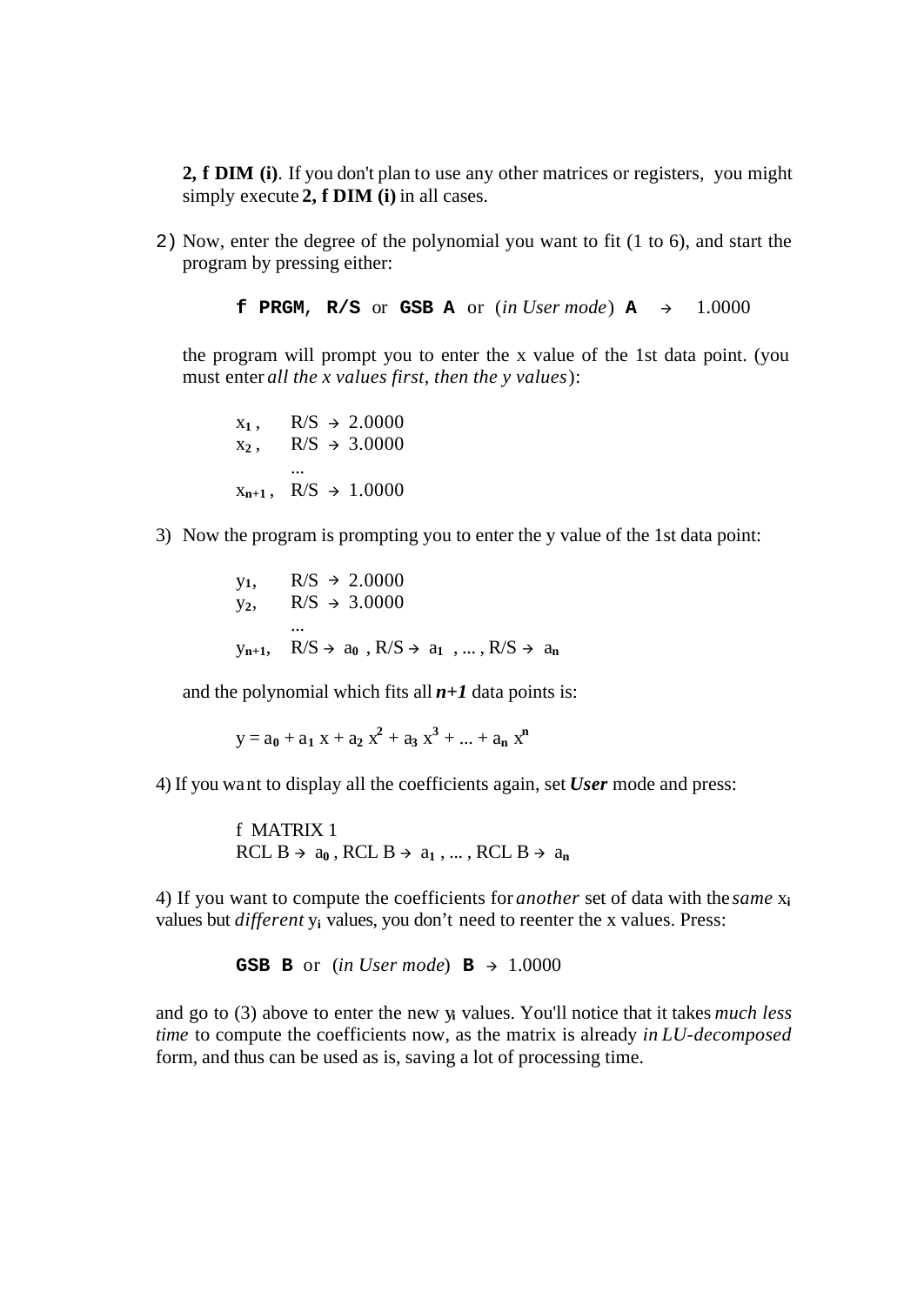### **Example 1: Data fitting and predictions**

*A series of measurements has resulted in the following table of values corresponding to one independent variable x, and two dependent variables y, z. As there are 7 triplets in all, fit a couple of 6th-degree polynomials*  $y=y(x)$  *and*  $z=z(x)$ *to the data and use them to predict the values of*  $y(x)$  *and*  $z(x)$  *for x =-1.0, 0.0, +1.0* 

| Var. | 1st | 2nd | 3rd                                                                               | 4th | 5th | 6th | 7th |
|------|-----|-----|-----------------------------------------------------------------------------------|-----|-----|-----|-----|
|      |     |     | -1.3118   -0.5663   -0.1503   +0.0323   +0.6236   +0.9312   +1.4202               |     |     |     |     |
|      |     |     | $-0.9666$   $-0.5365$   $-0.1497$   $+0.0323$   $+0.5840$   $+0.8023$   $+0.9887$ |     |     |     |     |
|      |     |     | $\left[+0.2561\right] +0.8439\right] +0.9887$ + 0.9995 + 0.8118 + 0.5969 + 0.1500 |     |     |     |     |

As you can see, *the x values aren't equally spaced*, and although in this particular example they're input in order of increasing value, that's *not* necessary either. So, we're going to compute the  $a_i, b_i$  coefficients for these two 6th-degree polynomials:

$$
y(x) = a_0 + a_1 x + a_2 x^2 + a_3 x^3 + ... + a_6 x^6
$$
  
\n
$$
z(x) = b_0 + b_1 x + b_2 x^2 + b_3 x^3 + ... + b_6 x^6
$$

First, we need to commit enough registers and clear all matrices by executing:

2, f DIM (i), f MATRIX 0

Now, input the degree (6), start the program, and at the prompts, enter all data points for the 1st polynomial, first the x values, then the y values. In User mode, and FIX 5:

| 6.             | A   | $\rightarrow 1.00000$ | [ <i>prompt</i> to enter $x_1$ ]           |
|----------------|-----|-----------------------|--------------------------------------------|
| $-1.3118$ ,    | R/S | $\rightarrow 2.00000$ | [ <i>prompt to enter x</i> <sub>2</sub> ]  |
| $-0.5663$ ,    | R/S | $\rightarrow 3.00000$ | [ <i>prompt</i> to enter $x_3$ ]           |
|                |     |                       |                                            |
| 1.4202, $R/S$  |     | $\rightarrow 1.00000$ | $[prompt\ to\ enter\ y_1]$                 |
| $-0.9666, R/S$ |     | $\rightarrow 2.00000$ | [ <i>prompt to enter</i> $y_2$ ]           |
|                |     |                       |                                            |
| 0.9887,        | R/S | $\rightarrow 0.00001$ | $[a0 coefficient (after just 25 seconds)]$ |
|                | R/S | $\div$ 0.99985        | [a <sub>I</sub> coefficient]               |
|                |     | .                     |                                            |
|                |     |                       | [a <sub>6</sub> coefficient]               |

so we've got our first polynomial,  $y(x)$ :

 $y = 0.00001 + 0.99985 x + 0.00021 x^2 - 0.16592 x^3 - 0.00062 x^4 + 0.00759 x^5 + 0.00027 x^6$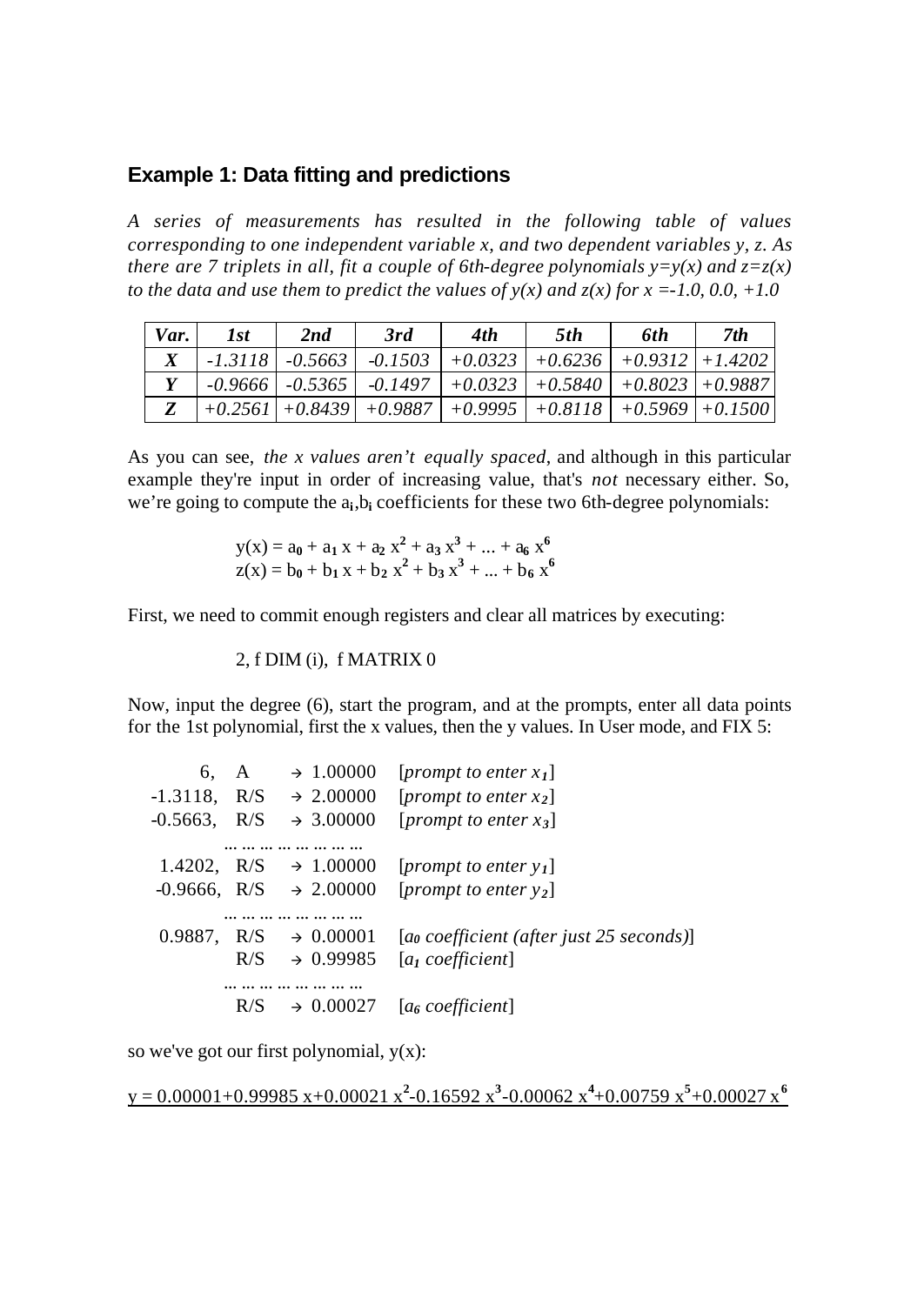Interpolated values are  $y(-1.0) = -0.84164$ ,  $y(0.0) = 0.00001$ , and  $y(1.0) = 0.84139$ 

To fit the z values, as the x values are the same, *we don't need to reenter them*, we just need to input the z values. Assuming we're still in User mode and FIX 5:

B  $\rightarrow$  1.00000 [*prompt to enter z<sub>1</sub>*]  $0.2561, R/S \rightarrow 2.00000$  [*prompt to enter z*<sub>2</sub>] ... ... ... ... ... ... ... ... ... ... 0.1500,  $R/S \rightarrow 1.00001$  [*b*<sub>0</sub> coefficient (after only 9 seconds !)]  $R/S \rightarrow 0.00026$  [*b<sub>1</sub>* coefficient] ... ... ... ... ... ... ... ... ... ...  $R/S \rightarrow -0.00174$  [*b*<sup>*6*</sup> coefficient]

and thus we've got our second polynomial, z(x) (*only much faster !*):

 $z = 1.00001 + 0.00026$  x $-0.50021$  x<sup>2</sup> $-0.00089x^3 + 0.04248$  x<sup>4</sup> $+0.00044$  x<sup>5</sup> $-0.00174$  x<sup>6</sup>

Interpolated values are  $z(-1.0) = 0.54073$ ,  $z(0.0) = 1.00001$ , and  $z(1.0) = 0.54035$ 

The original data points were taken from  $\mathbf{v} = \sin(\mathbf{x})$  and  $\mathbf{z} = \cos(\mathbf{x})$ , and now we can check that our interpolated results are indeed correct to 4 decimal places as well.

#### **Example 2: Constructing a polynomial knowing its roots**

*Find a 6th-degree polynomial P(x) such that its roots are 1/3, 1, sqrt(5), Pi, e, sqrt(10)* and  $P(Ln 2) = sin(1)$  ("*sqrt*" *is the square root function*)

In **User** mode, **Rad** mode, and FIX 5, the keystroke sequence:

 6, A, 3, 1/X, R/S, 1, R/S, 5, Sqrt, R/S, Pi, R/S, 1, e**<sup>x</sup>** , R/S, 10, Sqrt, R/S, 2, Ln, R/S, 0, R/S, 0, R/S, 0, R/S, 0, R/S, 0, R/S, 0, R/S, 1, Sin, R/S

gives:

$$
P(x) = \frac{-8.12096 + 44.25624 \times -77.80622 \times^2 + 62.24622 \times^3}{-25.25201 \times^4 + 5.08018 \times^5 - 0.40346 \times^6}
$$